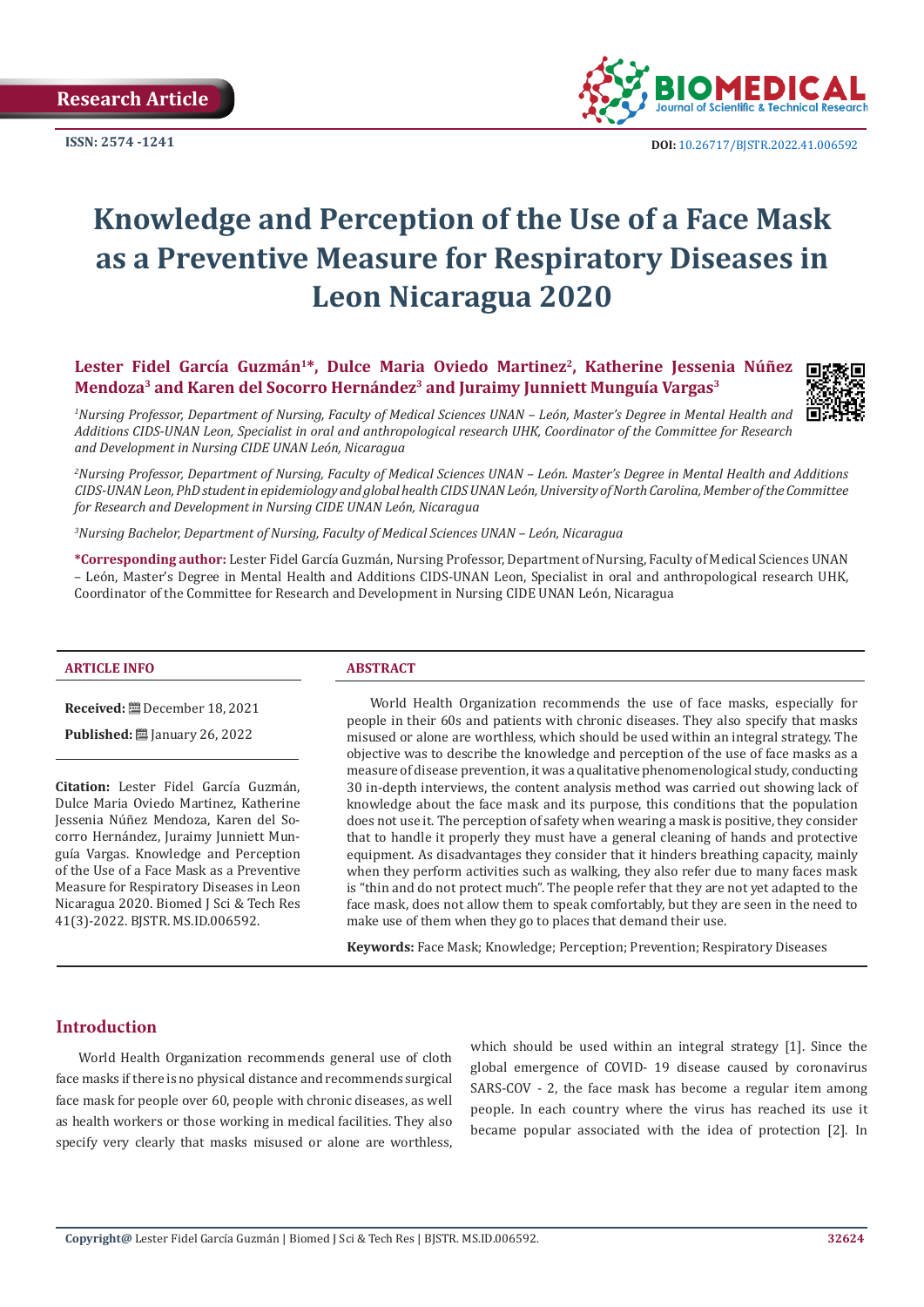Latin America, coronavirus was expected to reach its magnitude of contagion during the months of June to August 2020, strict measures have been taken in this regard, with the use of mandatory face masks being one of the main measures to prevent the spread of respiratory diseases [3].

In Nicaragua, Vice President Rosario Murillo has proposed social distancing and the use of masks since April, explaining that people with respiratory symptoms, health personnel, people caring for vulnerable people, the sick in the family should be used [4]. The Association of Private Banks of Nicaragua from May requires its clients to use face masks to ensure that the mouth and nose are covered to enter the banking facilities and to receive face-to-face services" [5]. Regarding the development of research into the use of mask, in 2020 the Institute for Evaluation of Technologies in Health and Research, studied the community use of non-medical masks (common, simple, fabric, homemade), in the context of COVID-19. In their conclusion they recommend the community use of masks in general population because much of the community transmission of the virus can occur as a result of the existence of infected people who do not have symptoms [6].

In 2020 Mario Alejandro Jiménez Mora studied the use of cloth face masks in the general population to control the transmission of COVID-19, finding increasing evidence on the effectiveness of the cloth face masks to prevent respiratory infections in healthy people and reduce their transmission by symptomatic patients [7]. The use of masks according to the ATLANTA CDC provides a false perception of safety when not accompanied by proper hand washing, and this false perception of safety can increase when people improperly manipulate masks and come into contact with dirty surfaces [8]. Even if a face mask is used, it is also necessary to apply and use all other protective measures that exist, in addition, it is important to use them well, that is, that they fit the face well, not touch or move them too much, and always use the other protective measures [9].

The motivation for this study was due to the current epidemiological situation where the population is facing an epidemiological threat of respiratory transmission, an alternative response has been the use of face mask but is still immersed under many dilemmas mainly by inadequate knowledge and the perception negativized by the general population [10]. Currently there are no recent studies on the proper use of face masks in Nicaraguan population, no existing information was found regarding the knowledge and perception of the use of face masks. For all that situation, the following research question arises:

What is the Knowledge and perception of the use of face masks as preventive measure for respiratory diseases in patient of a primary health care center in Leon Nicaragua?

## **Objectives**

#### **General Goals**

Describe knowledge and perception of the use of face mask as a measure of prevention of respiratory diseases in patients of a primary health care center in the city of León, Nicaragua in the months of July to September 2020.

#### **Specific objectives**

- **a.** Identify knowledge of the use of face mask as a measure of prevention of respiratory diseases.
- **b.** Determine the perception of use of face mask.

#### **Materials and Methods**

This research is of a quantitative type under the phenomenological perspective, this study prioritizes the description and interpretation of the essence of lived experiences, recognizes the meaning and importance of the different areas in the knowledge and perception of participants about the use of the face mask according to their own experiences. This method constitutes rigorous and consistent processes of the ethical dimensions of everyday experience, difficult to access by other common methods of research [11]. The study was conducted in the Carlos Núñez primary health care center, is located in the indigenous neighborhood of Sutiaba, this health center has primary care services that mainly cover, health promotion and disease prevention which is divided into health and care education in priority programs, which are governed by nursing personnel who are: prenatal control, family planning, detection of cervical cancer, low-risk birth care, postpartum, immunization, comprehensive child care monitoring growth and development, micro nutrients, immunization, oral rehydration therapy, daily serving a target population of 50-100 people mostly children, is tasked with providing services to a number of communities and wards divided into 7 semi-urban sectors [12].

The study was developed between July and September 2020. including 30 patients enrolled in the Carlos Núñez health unit, the selection of the population was random calling for the participation of people attending medical consultations in the health unit. information was obtained through a semi-structured interview with participants who met the following inclusion criteria: Being enrolled in the Carlos Núñez health unit, being over 21 years old, agreeing to participate voluntarily. To prevent the bias of the collected data, health professionals, health workers, health career students attending the health unit as patients were excluded. For information gathering, a letter was sent to the Head nurse of the Health Unit requesting permission to visit the care center, and to be able to address patients and conduct the interview. For access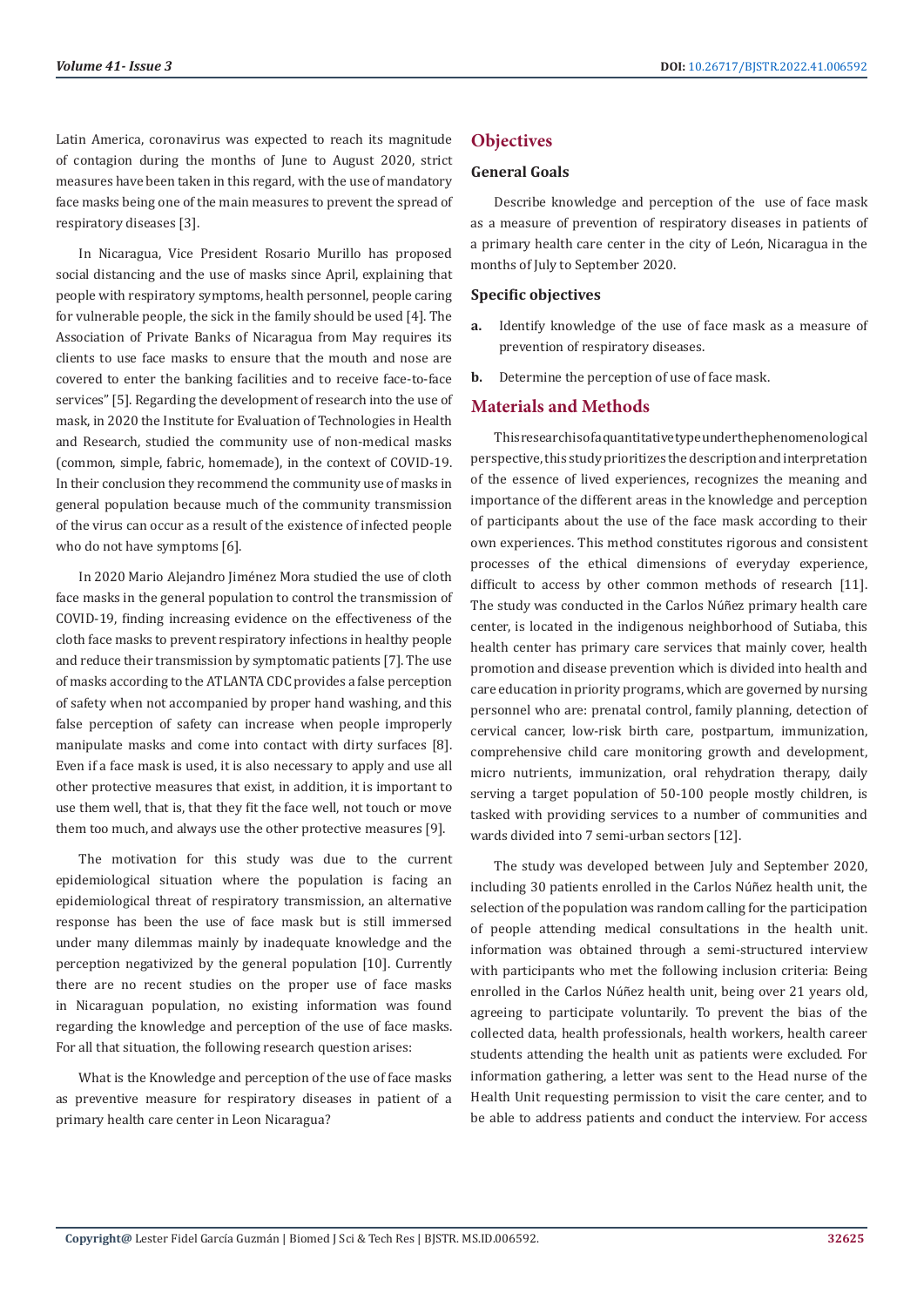to patients was established on Wednesdays as the busiest day of visits to the health unit, to have variability in the responses the simple interval selection method was performed by capturing one patient every five individuals to be interviewed, this was done until reaching the saturation of information.

Before conducting the interview, the ethical criteria and the importance of their participation in this study were explained to understand the phenomenon of the use of face masks in front of the current pandemic situation of COVID-19 and the benefits that it would bring to the scientific community and the patients themselves to be able to understand this situation, we respect the ethical criteria. The technique implemented for information collection is in-depth interview, this interview was a semistructured instrument with 13 questions according to the variables in studied, during the collection of information the interview was recorded with a mobile device with android 7.0 MPSS operating system. JO.c2.1-00022-8937\_GENNS\_PACK-1 in which the Just Press Record Voise-Quik recording program was used. The interview was divided on 4 topics: Sociodemographic Data. General of the epidemiological situation by COVID 19, Knowledge of the use of face masks, perception of the use of face masks.

For data processing, the recordings were filed in the Microsoft Word program, the document was cleaned, and the information was analyzed under the content analysis technique according to Laurence Bardin applying the set of communications analysis techniques aimed at obtaining indicators by systematic procedures and objectives of describing the content of messages allowing inference of knowledge regarding the conditions of production/ receipt of these messages. 10 As a starting point for analysis, comparative matrix was made by locating the conceptual responses of the participants, comparing them with the theoretical background of the document in order to understand the context in which situations occur and explain or generate a new content of the phenomenon. The ethical aspects that led to this investigation were Informed Consent, Anonymity, Confidentiality and Autonomy

## **Results and Discussion**

The population interviewed is characterized by being mostly female, with the most frequent etareo group being 26 to 30 years, followed by 31 to 35, most of which is an academic level of secondary school being considered as an middle education which

would facilitate the understanding of communication strategies on the use of the face mask and other protection measures against COVID 19. More than half of the participants are married, 15 of them have 1-2 children, this situation could condition the increased use of face mask while they go out to do their daily work, but it was observed that most did not carry any type of face masks so it does not correspond to previous research results where people with children more frequently implement the use of face mask to protect their families from the contagion of SASR Cov 2 (Tables 1-4).

**Table 1:** Sociodemographic data of patients enrolled in the Carlos Núñez primary health center.

| Indicator             | <b>Value</b>              | N              |
|-----------------------|---------------------------|----------------|
| Sex                   | Male                      | 6              |
|                       | Female                    | 24             |
| Etareo Group          | 18-25                     | 5              |
|                       | 26-30                     | 7              |
|                       | 31-35                     | 6              |
|                       | 36-40                     | $\overline{2}$ |
|                       | 41-45                     | $\mathbf{1}$   |
|                       | 46-50                     | 4              |
|                       | 51-57                     | $\overline{4}$ |
|                       | Illiterate                | $\mathbf{1}$   |
| Academic Level        | Primary                   | 10             |
|                       | Secondary                 | 14             |
|                       | University                | 5              |
| <b>Marital Status</b> | Single                    | 13             |
|                       | Married                   | 17             |
|                       | None                      | 3              |
| Children              | 2-Jan                     | 15             |
|                       | 3 a mas                   | 12             |
| Religion              | Catholic                  | 11             |
|                       | Evangelical               | 16             |
|                       | No Religion               | 3              |
| Occupation            | Housewife                 | 14             |
|                       | Trader                    | 6              |
|                       | Home Assistant            | $\overline{c}$ |
|                       | Worker                    | 6              |
|                       | Teacher                   | $\mathbf{1}$   |
|                       | <b>Evangelical Pastor</b> | $\mathbf{1}$   |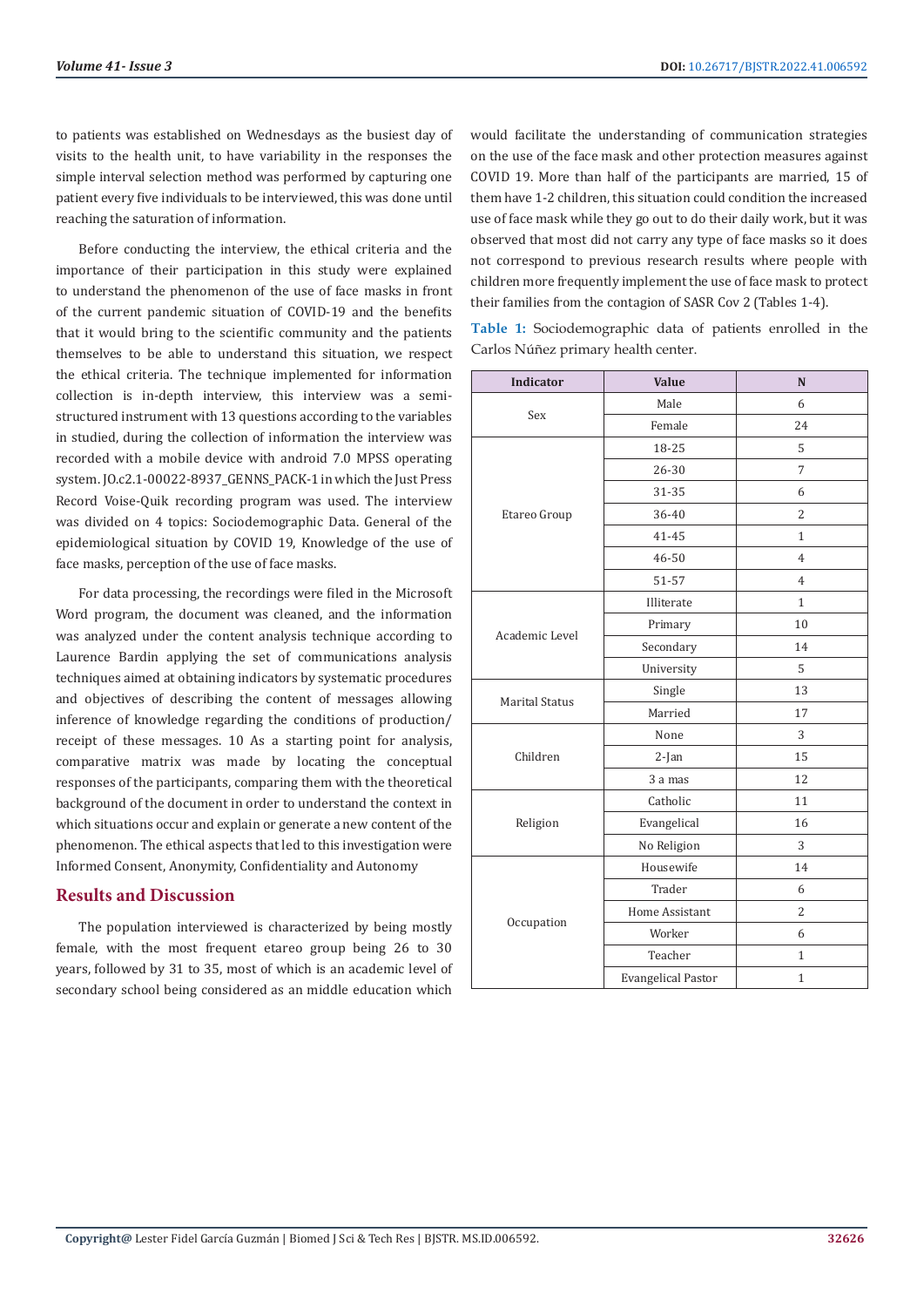**Table 2:** Prevention measures known to respiratory diseases such as COVID 19.

| Response                                                                                                                                                                                                                                                                                                                                                                                                                                                                                                                       | <b>Theory</b>                                                                                                                                                                                                                                                                                   | <b>Analysis</b>                                                                                                                                                                                                                                                                                                                                                                                                                                                                                                                                                                                                                                                  |
|--------------------------------------------------------------------------------------------------------------------------------------------------------------------------------------------------------------------------------------------------------------------------------------------------------------------------------------------------------------------------------------------------------------------------------------------------------------------------------------------------------------------------------|-------------------------------------------------------------------------------------------------------------------------------------------------------------------------------------------------------------------------------------------------------------------------------------------------|------------------------------------------------------------------------------------------------------------------------------------------------------------------------------------------------------------------------------------------------------------------------------------------------------------------------------------------------------------------------------------------------------------------------------------------------------------------------------------------------------------------------------------------------------------------------------------------------------------------------------------------------------------------|
| "Cover your mouth and nose with mask and<br>wash your hands constantly in addition to<br>keeping your distance."<br>"The use of the permanent face mask where<br>there is agglomeration and maintaining social<br>distancing." "Don't say hello to anyone or when<br>you go to the market wash your fruit, don't hug<br>people."<br>"Change your clothes when you come from the<br>street, your shoes"<br>"Wash hands, wash everything with chlorine and<br>alcohol"<br>"By sneezing or coughing cover, me with my<br>forearm" | Wash hands frequently and use handkerchiefs<br>or elbow to cover your nose and mouth when<br>coughing or sneezing. As for the use of face<br>masks it is essential to use them if it is infected.<br>suspects that it may be or is in direct contact<br>with patients who carry the virus [12]. | The public's knowledge of the prevention<br>measures to be used against the pandemic is<br>adequate, focusing on hand washing, social<br>distancing, avoiding crowded places and the<br>use of face mask, this may be due to the massive<br>information campaign on the prevention of<br>COVID 19 contagion through the different media<br>led by the Ministry of Health of Nicaragua and<br>the World Health Organization, this is expressed<br>in phrases such as: "Cover your mouth and nose<br>with mask and wash your hands constantly in<br>addition to keeping your distance" and "the<br>use of the permanent face mask where there is<br>agglomeration" |

**Table 3:** Steps you consider when wearing a face mask.

| Response                                                                                                                                                                                                                                                                                                                                                                                                                                                                                                                                                                                                                                             | <b>Theory</b>                                                                                                                                                                                                                                                                                                                                                                                                                                                    | <b>Analysis</b>                                                                                                                                                                                                                                                                                                                                                                                                                                                                                                                                                                                                                                                                          |
|------------------------------------------------------------------------------------------------------------------------------------------------------------------------------------------------------------------------------------------------------------------------------------------------------------------------------------------------------------------------------------------------------------------------------------------------------------------------------------------------------------------------------------------------------------------------------------------------------------------------------------------------------|------------------------------------------------------------------------------------------------------------------------------------------------------------------------------------------------------------------------------------------------------------------------------------------------------------------------------------------------------------------------------------------------------------------------------------------------------------------|------------------------------------------------------------------------------------------------------------------------------------------------------------------------------------------------------------------------------------------------------------------------------------------------------------------------------------------------------------------------------------------------------------------------------------------------------------------------------------------------------------------------------------------------------------------------------------------------------------------------------------------------------------------------------------------|
| "I wash carefully my hands in case any bacteria<br>or virus is sited, clean my face and put the face<br>mask covering my nose and mouth"<br>"I wash my hands, use alcohol gel, after I do<br>that, I grab the face mask and put it covering the<br>mouth and my nose"<br>"Don't touch it with a dirty hand, just touch it by<br>the garters"<br>"Grab the sides and put it without touch the<br>center and also not pull it through the center"<br>"I wash it with chlorine when I'm going to use it,<br>spray with alcohol the face mask and put it on"<br>"I take the face mask and I put it on trying not to<br>touch the center it with my hand" | • Wash your hand before touch the face mask.<br>• Place the mask thoroughly to cover the mouth<br>and nose.<br>• Do not touch it while wearing it.<br>• Do it you with the right technique.<br>• After inadvertently removing or touching a used<br>cloth face mask, wash it with water and soap.<br>• If the mask is wet, replace it with a clean, dry<br>mask.<br>• Nor reuse single-use masks.<br>• Immediately discard single-use masks once<br>used $[6]$ . | Knowledge about the proper use of the mask in<br>this population is limited, demonstrate mastery<br>of how to wear it, providing great relevance to<br>hand washing or sanitization with alcohol so<br>as not to contaminate them before use, when<br>wearing it they take it properly at the ends and<br>place it covering nose and mouth, but do not<br>refer knowledge about the handling during its<br>use, in addition disinfect the mask with alcohol,<br>being an ineffective measure, because it must<br>be changed every 4 hours or when it presents<br>moisture, the reuse of these without proper<br>disinfection increases the risk of infection of<br>COVID <sub>19</sub> . |

**Table 4:** Advantages and Disadvantages You've Experienced when wearing a face mask.

| Response                                                                                                                                                                                                                                                                                                                                                                                                                                                                                                                                                                                                                                                         | <b>Theory</b>                                                                                                                                                                                                                                                                                                                                                                                                                                                                                                           | <b>Analysis</b>                                                                                                                                                                                                                                                                                                                                                                                                                                                                                                                                                                                                                                                                                                                                                                                                                                                                                             |
|------------------------------------------------------------------------------------------------------------------------------------------------------------------------------------------------------------------------------------------------------------------------------------------------------------------------------------------------------------------------------------------------------------------------------------------------------------------------------------------------------------------------------------------------------------------------------------------------------------------------------------------------------------------|-------------------------------------------------------------------------------------------------------------------------------------------------------------------------------------------------------------------------------------------------------------------------------------------------------------------------------------------------------------------------------------------------------------------------------------------------------------------------------------------------------------------------|-------------------------------------------------------------------------------------------------------------------------------------------------------------------------------------------------------------------------------------------------------------------------------------------------------------------------------------------------------------------------------------------------------------------------------------------------------------------------------------------------------------------------------------------------------------------------------------------------------------------------------------------------------------------------------------------------------------------------------------------------------------------------------------------------------------------------------------------------------------------------------------------------------------|
| "It protects us more and we don't make our<br>relatives sick"<br>"If you use it all the bacteria stay in the mask<br>gives you less quick disease"<br>"Feeling a little more comfortable than without<br>that protection"<br>"Do not contaminate the other" "I drown I get<br>in the way I feel like I lack the air can't breathe<br>well"<br>"The face mask suffocates me, especially when<br>I'm walking"<br>"Some face masks are very thin and don't protect<br>so much"<br>"It Give me allergy; it has little breathing enters"<br>"It doesn't allow us to show facial expressions<br>when we talk"<br>"The face mask alone does not guarantee us<br>safety" | Advantages: Face Masks can be considered a<br>complementary means to existing measures to<br>reduce contagion.<br>Cloth face masks can be easily produced.<br>washable and reusable.<br>Disadvantages: Lack of evidence that non-<br>medical masks are effective against contagion.<br>There are population groups that do not tolerate<br>them, such as children.<br>The possible appearance of skin lesions of the<br>face, irritative dermatitis or worsening of acne<br>when the masks are used for many hours [1]. | In the advantages participants recognize the<br>use of face mask as a protective measure that<br>prevents them and their families from getting<br>sick because it is a barrier to pathogenic<br>microorganisms, that makes them perceive a<br>sense of comfort, in addition they show empathy<br>by not contaminating other people.<br>As for the disadvantages they consider that it<br>hinders breathing capacity, mainly when they<br>perform activities such as walking, they also<br>refer allergy and feeling of discomfort, they<br>recognize that just wearing the mask does<br>not guarantee safety, due to many face mask<br>are "thin and do not protect much", another<br>disadvantage is that it affects communication in<br>personal interaction because it does not allow<br>facial expressions when it is conversed being<br>this a very important element in Nicaraguan<br>idiosyncrasies. |

# **Conclusion**

This research was carried out with the aim of describe knowledge and perception of the use of face mask as a measure of prevention of respiratory diseases, with a total population of 30 participants, 24 of them female, predominates the ages of 26 to 30

years, the minimum age of 18 and the maximum age of 57 years. The predominant academic level is incomplete high school, the marital status 16 of them are married, 15 have 1-2 children, the main occupation was housewife followed by merchants. It shows the lack of knowledge about what a face mask is and its purpose